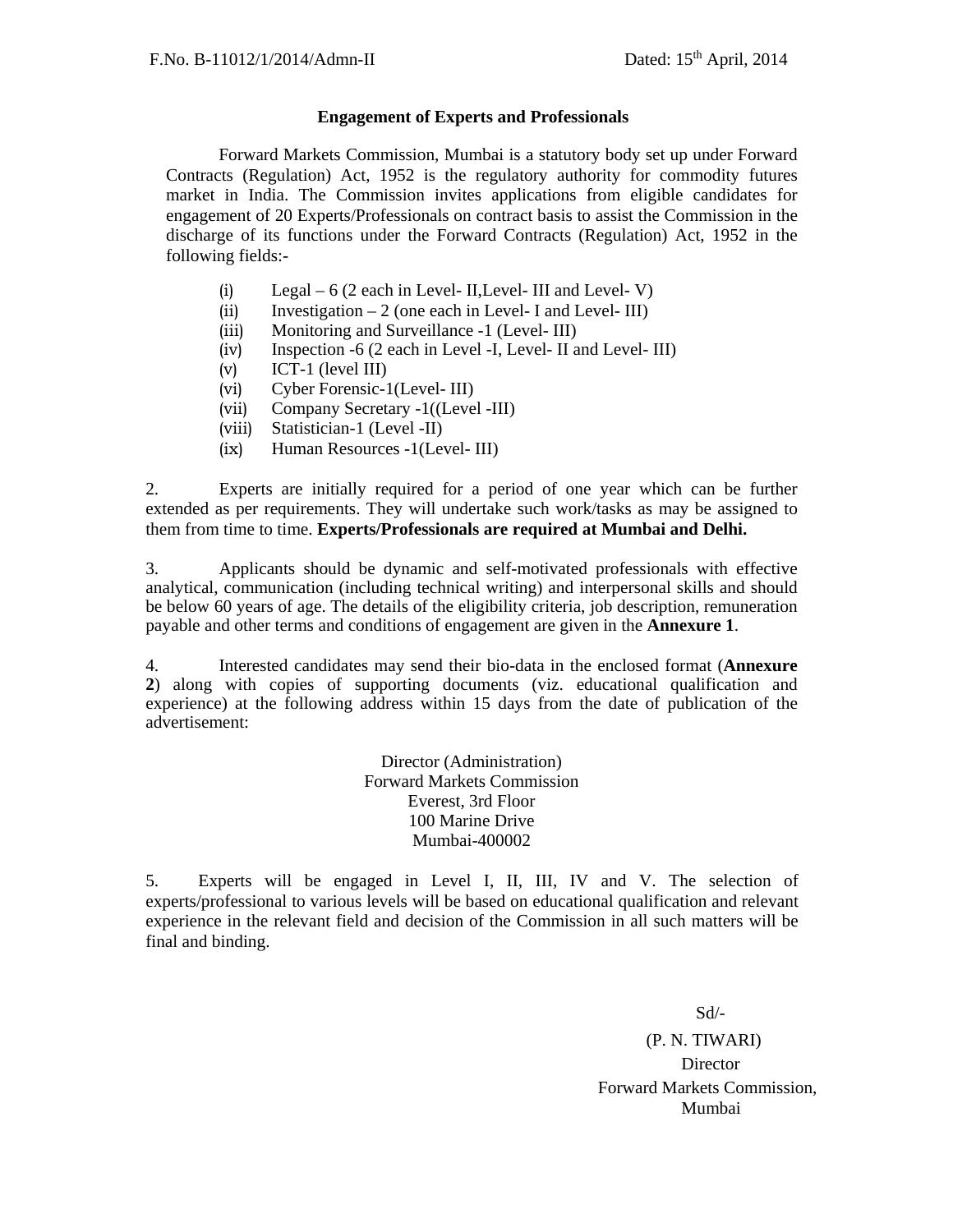## **Annexure 1 Qualification, Experience, Job Description and Classification of Expert / Professional**

| <b>Educational Qualification</b>                         | Experience                                                       | <b>Job Description</b>                   |
|----------------------------------------------------------|------------------------------------------------------------------|------------------------------------------|
| Essential-                                               | Experience in judicial or legal                                  |                                          |
| (i) Degree of LL.B.<br><sub>or</sub>                     | work, in Supreme Court,                                          | Assisting in drafting of Rules/          |
| equivalent<br>from<br>a                                  | High Court or any other                                          | Regulations/under the $FC (R)$           |
| recognized<br>University                                 | Government<br>court,<br><sub>or</sub><br>a                       | Act, 1952, legally vetting the           |
| and / or Institute in India                              | Regulatory Authority or a                                        | Orders<br>of<br>Commission,              |
| or abroad, recognized by                                 | Tribunal or any similar forum                                    | Examining the various legal              |
| the Bar Council of India.                                | Or Professor / Reader<br>$\frac{1}{2}$<br>Lecturer of Law of any | statutes having bearing on               |
| (ii) Qualified to be registered<br>as an advocate in any | recognized University<br>$\sqrt{2}$                              | commodity markets, Examining             |
| State Bar Council<br>of                                  | Professional Institute of India                                  | and vetting the Rules/Bye-law            |
| India<br>in<br>of<br>terms                               | or abroad with specialization                                    | of the Association, pursuing             |
| Advocate's Act, 1961,                                    | in teaching securities law                                       | pending court cases, giving              |
| Desirable-<br>Higher qualification with                  |                                                                  | legal advice to FMC<br>on                |
| specialization in regulatory laws                        |                                                                  | administration of Act, filing of         |
|                                                          |                                                                  | appeals, tax matters, corporate          |
|                                                          |                                                                  | law matters, maintaining and             |
|                                                          |                                                                  | updating case-law relating to            |
|                                                          |                                                                  | $FC(R)$ Act, 1952 or otherwise           |
|                                                          |                                                                  | relevant for regulation<br><sub>or</sub> |
|                                                          |                                                                  | functioning<br>of<br>commodity           |
|                                                          |                                                                  | exchanges, maintaining                   |
|                                                          |                                                                  | and                                      |
|                                                          |                                                                  | information<br>updating<br><b>or</b>     |
|                                                          |                                                                  | notifications<br>issued<br>under         |
|                                                          |                                                                  | $FC(R)$ Act, 1952 and other              |
|                                                          |                                                                  | commodity sector related laws,           |
|                                                          |                                                                  | undertaking enquiries<br>and             |
|                                                          |                                                                  | investigations, etc.                     |
|                                                          |                                                                  |                                          |

## **1. LEGAL**

## **2. INVESTIGATION**

| <b>Educational Qualification</b> | Experience                       | <b>Job Description</b>        |  |
|----------------------------------|----------------------------------|-------------------------------|--|
| Post Graduate of any discipline  | Experience in handling matters   | Assist in enquiries using     |  |
| of a recognized University.      | of investigations in the         | relevant software to detect / |  |
|                                  | Regulatory Authorities or in any | investigate violations of the |  |
|                                  | investigating agency or any      | FCR Act/Rules/Guidelines      |  |
|                                  | other suitable experience.       |                               |  |

## **3. MONITORING AND SURVEILLANCE**

| <b>Educational Qualification</b> | Experience                                                  | <b>Job Description</b>     |  |
|----------------------------------|-------------------------------------------------------------|----------------------------|--|
| Post Graduate of any discipline  | Experience of Monitoring the Assist in monitoring and       |                            |  |
| of a recognized University.      | transactions<br>in                                          | surveillance of trading on |  |
|                                  | security/commodity markets or                               | exchange platform using    |  |
|                                  | regulatory authorities or in relevant software to detect /  |                            |  |
|                                  | private sector with any other investigate violations of the |                            |  |
|                                  | suitable experience.                                        | FCR Act/Rules/Guidelines   |  |
|                                  |                                                             |                            |  |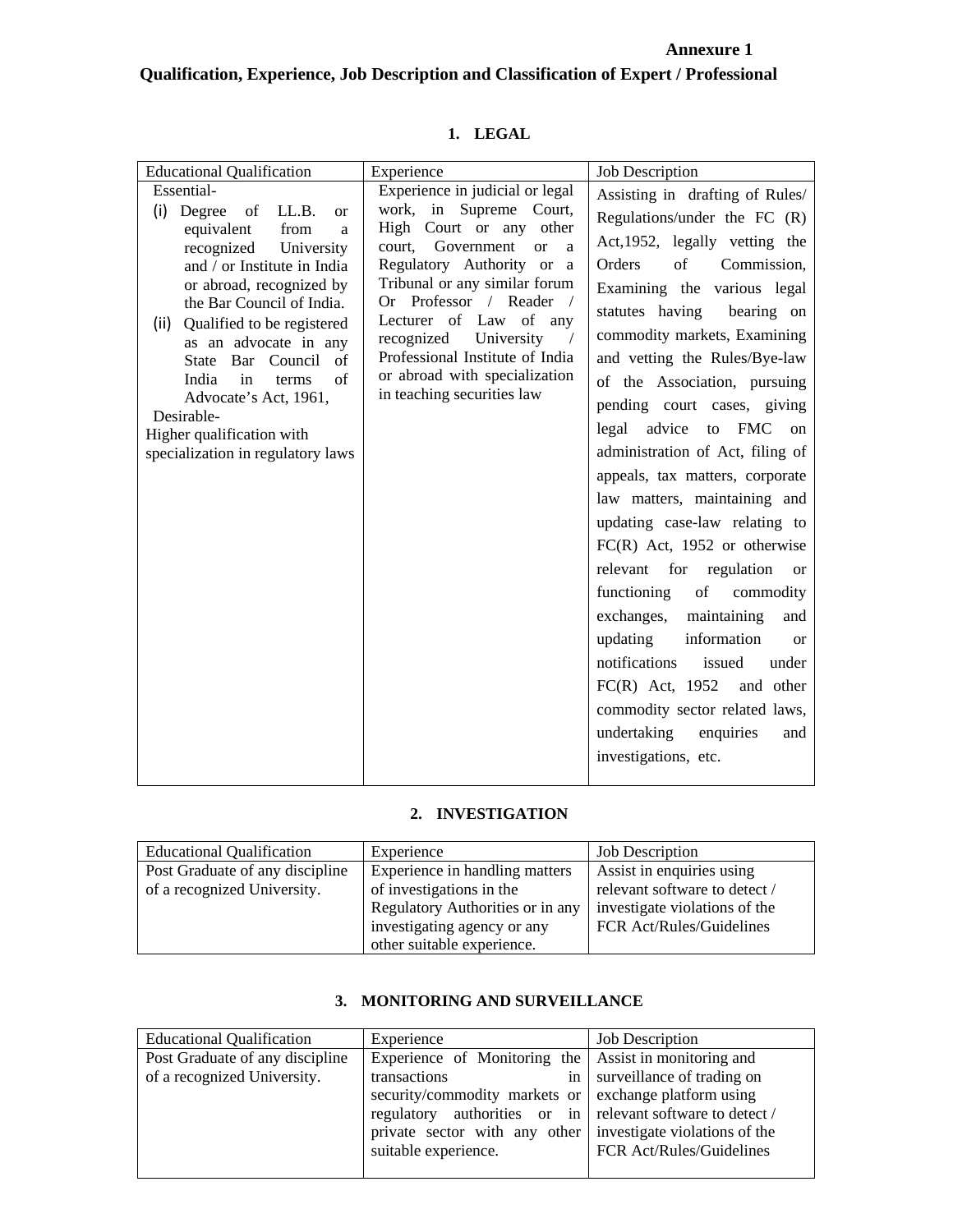#### **4. INSPECTION**

| <b>Educational Qualification</b> | Experience                                                         | <b>Job Description</b>            |  |
|----------------------------------|--------------------------------------------------------------------|-----------------------------------|--|
|                                  |                                                                    |                                   |  |
| Essential :                      | training<br>Experience:<br>under                                   | Assisting in monitoring capital   |  |
| Chartered Accountants in terms   | reputed firm of Chartered                                          |                                   |  |
| of the Chartered Accountants     | Accountants<br>handling<br>and                                     | adequacy,<br>- of<br>worth<br>net |  |
|                                  |                                                                    | intermediaries.                   |  |
| Act, 1949 (38 of 1949) or MBA    | accounting financial matters,                                      | Preparing                         |  |
| in Finance                       | audit and international audit of a<br>guidelines on accounts to be |                                   |  |
|                                  | large enterprises or undertaking.                                  | maintained by Exchange and        |  |
|                                  | Desirable :                                                        | intermediaries. Conduct and or    |  |
|                                  | Experience in auditing                                             |                                   |  |
|                                  | Electronic Exchanges / Forensic                                    | co-ordinate audits/inspection of  |  |
|                                  | Audit.                                                             | Exchanges and Members.            |  |

#### **5. INFORMATION AND COMMUNICATION TECHNOLOGY (ICT)**

| <b>Educational Qualification</b>                                       | Experience                                                  | <b>Job Description</b>                                                                                                                                                                                                                                                                                                                                                                                                                                                                                                                                                                              |
|------------------------------------------------------------------------|-------------------------------------------------------------|-----------------------------------------------------------------------------------------------------------------------------------------------------------------------------------------------------------------------------------------------------------------------------------------------------------------------------------------------------------------------------------------------------------------------------------------------------------------------------------------------------------------------------------------------------------------------------------------------------|
| Degree in IT from Central<br>Government/AICTE<br>recognized University | Desirable:<br>Experience in analytics, IT<br>infrastructure | designing<br>$\mathbf{I} \mathbf{T}$<br>Assisting in<br>architecture<br>system,<br>administration, system analysis,<br>technical support for purchases,<br>maintenance,<br>system<br>development and modification<br>of software, training, setting up<br>real time monitoring<br>and<br>surveillance of price and trade<br>data for electronic exchanges,<br>helping in development of the<br>trade data in data bases for<br>possible manipulative practices<br>and market abuse. Help train<br>other staff to understand the<br>trading mechanism in computer<br>environment<br>for<br>detecting |
|                                                                        |                                                             | abuse.                                                                                                                                                                                                                                                                                                                                                                                                                                                                                                                                                                                              |

#### **6. CYBER FORENSIC IN ELECTRONICS**

| <b>Educational Qualification</b>                                                                 | Experience                               | <b>Job Description</b>                                                                                                                                                                                                 |
|--------------------------------------------------------------------------------------------------|------------------------------------------|------------------------------------------------------------------------------------------------------------------------------------------------------------------------------------------------------------------------|
| Essential:<br>Post Graduate or equivalent of<br>any discipline from a<br>recognized institution. | Suitable experience in related<br>areas. | investigation<br>Assist in<br>$\&$<br>enforcement matters, forensic<br>and detection of<br>analysis<br>electronic<br>evidence<br>from<br>storage devices, devise ways to<br>surveillance/<br>improve<br>investigation. |
|                                                                                                  |                                          |                                                                                                                                                                                                                        |

#### **7. COMPANY SECRETARY**

| <b>Educational Qualification</b>                                                                                                                | Experience                                                                 | <b>Job Description</b>                                                                                                        |
|-------------------------------------------------------------------------------------------------------------------------------------------------|----------------------------------------------------------------------------|-------------------------------------------------------------------------------------------------------------------------------|
| Essential:<br>Company Secretary in terms of Secretary in a<br>the Company Secretaries Act, organization handling financial<br>1980 (56 of 1960) | Must have worked as Company<br>reputed<br>ventures of large enterprises or | Provide secretarial support to<br>the Commission and assist in<br>matters related to Companies<br>Act and other related Acts. |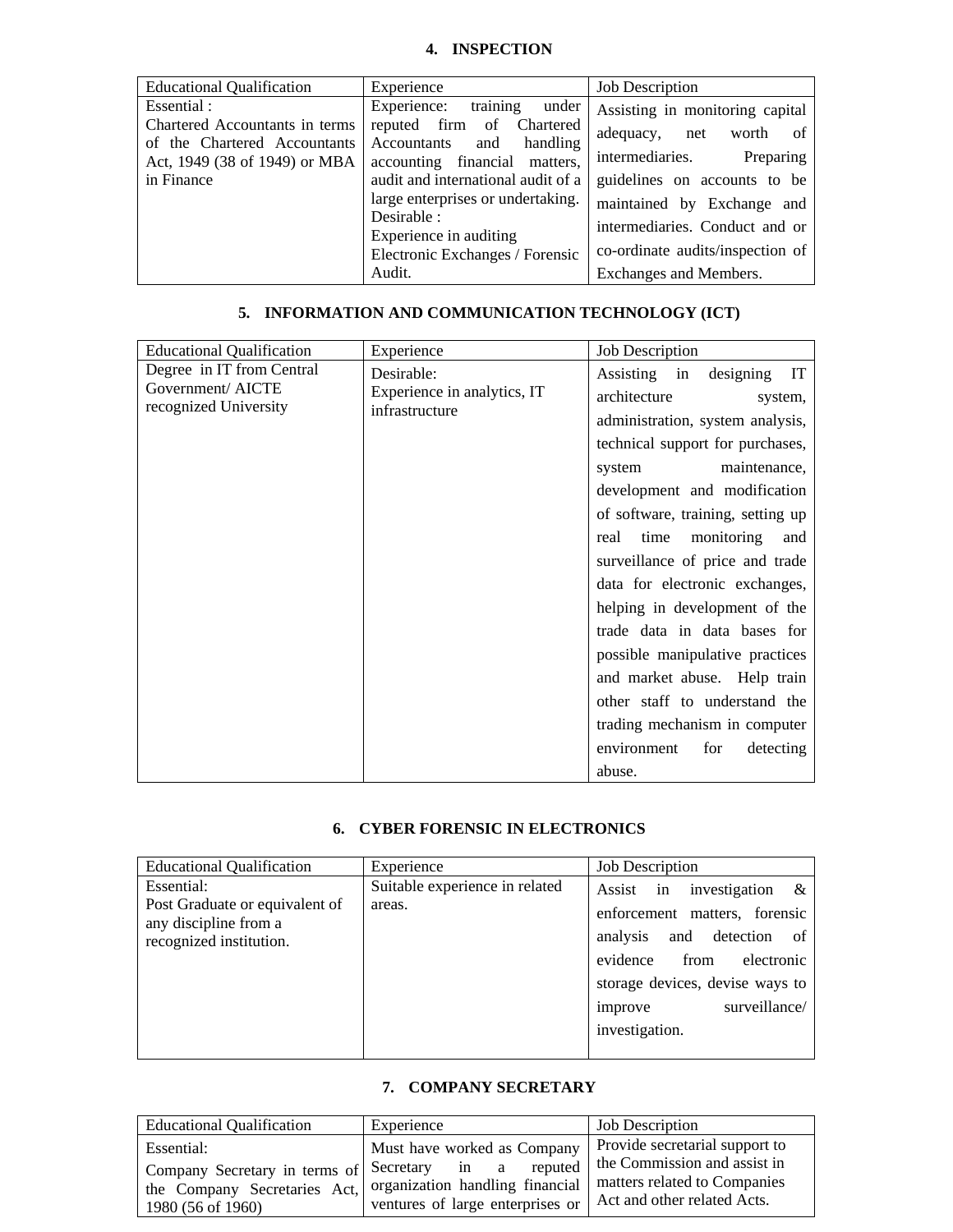| Desirable :<br>Secretaries having<br>Company                                                                                      | undertakings, good knowledge<br>of Companies Act. |  |
|-----------------------------------------------------------------------------------------------------------------------------------|---------------------------------------------------|--|
| qualified the Post Membership Desirable:<br>Qualification (PMQ) course in Experience of working in State<br>Corporate Governance. | and Central Government Office/<br><b>PSU</b>      |  |

## **8. STATISTICIAN**

| <b>Educational Qualification</b>            | Experience                                                                                                                                                                                            | <b>Job Description</b>                                                                                                                                                                                                                                                 |
|---------------------------------------------|-------------------------------------------------------------------------------------------------------------------------------------------------------------------------------------------------------|------------------------------------------------------------------------------------------------------------------------------------------------------------------------------------------------------------------------------------------------------------------------|
| M. Sc. In Statistics/<br><b>Mathematics</b> | in<br>Must<br>have<br>experience<br>handling latest software dealing<br>in statistics and should know<br>the statistical methods/tools.<br>Desirable :<br>Knowledge/ experience of data<br>analytics. | Assist in preparing reports for<br>the<br>and<br>for<br>content<br>Commission,<br>website<br>and<br>and surveillance,<br>monitoring<br>derivative<br>designs,<br>contract<br>derivative<br>research on new<br>products<br>and<br>studies<br>on<br>commodity economics. |

## **9. HUMAN RESOURCE**

| <b>Educational Qualification</b> | Experience                                                                                                                 | <b>Job Description</b>                                                                                                    |
|----------------------------------|----------------------------------------------------------------------------------------------------------------------------|---------------------------------------------------------------------------------------------------------------------------|
| MBA (HR)                         | <b>Handling Administrative</b><br>matters in State or Central<br>Government Office or any other<br>organization/Institute. | Assist in administration matters<br>-recruitment including framing<br>of recruitment rules,<br>training.<br>purchases etc |

# **Classification of Experts and Professionals**

| Category                                       | Preferred Experience in | Consolidated monthly |  |
|------------------------------------------------|-------------------------|----------------------|--|
|                                                | years                   | Remuneration         |  |
| $Level - I$<br>₹ 30,000/-<br>Up to three years |                         |                      |  |
| Three to five years<br>Level-II                |                         | ₹ 50,000/-           |  |
| Level-III                                      | Five to ten years       | ₹75,000/-            |  |
| Level-IV                                       | Ten to fifteen years    | ₹ 100,000/-          |  |
| LEVEL-V                                        | Fifteen years or more   | ₹125,000/-           |  |